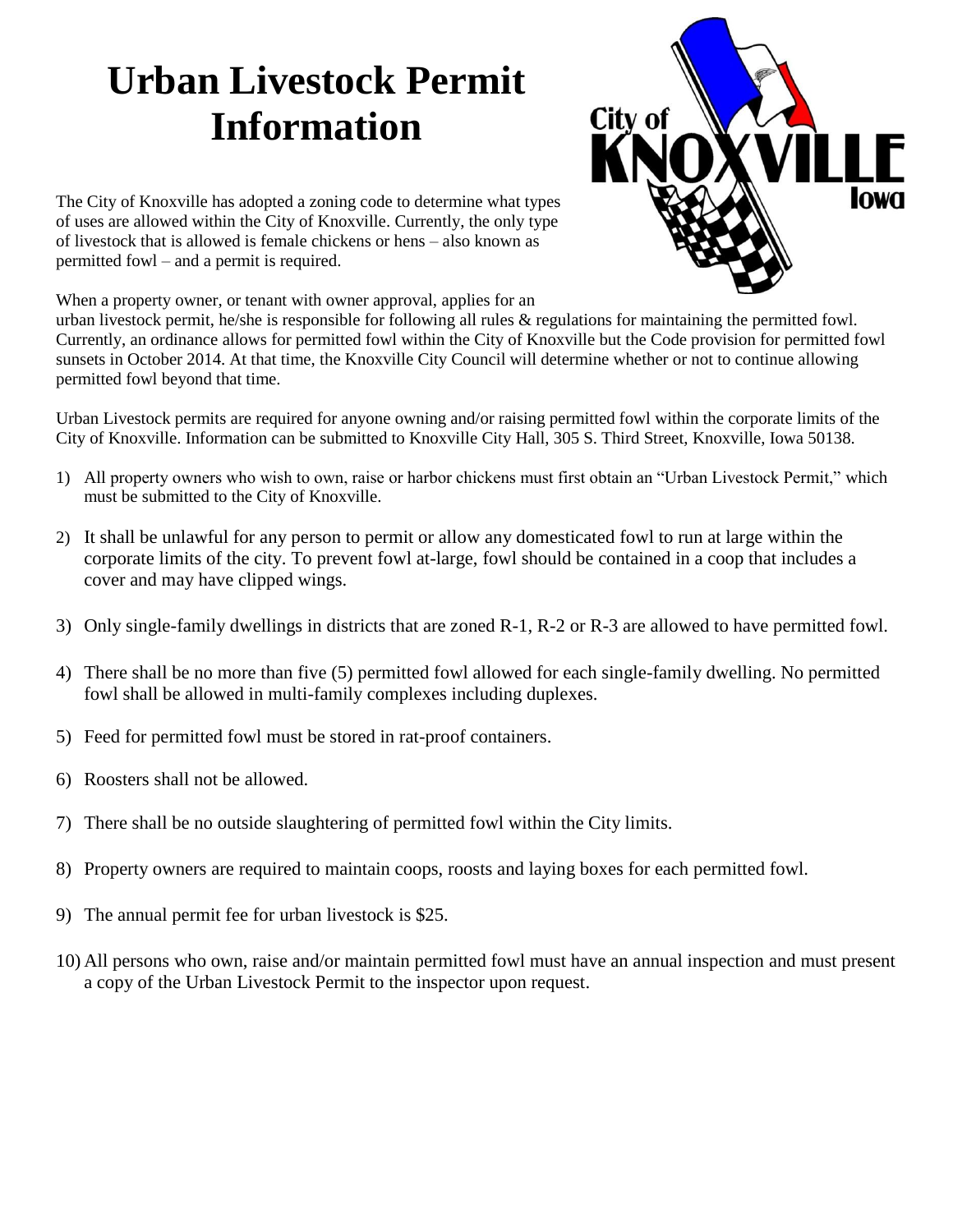## **Urban Livestock Permit Application**



City of

**Inwa** 

**I, as the applicant, in making application with the City of Knoxville, Iowa, for an Urban Livestock Permit, shall comply with the requirements of all ordinances and provisions related to owning and harboring permitted fowl. I shall pay the required fee(s) and allow the City of Knoxville to inspect quarters of permitted fowl as required by Knoxville Municipal Code. I also understand that my signature acknowledges my responsibility for this project until final approval by the City.**

| <b>Sign</b><br>י יחד $\mathbf{r}$<br>$\sim$ | ---<br>___ |
|---------------------------------------------|------------|
|---------------------------------------------|------------|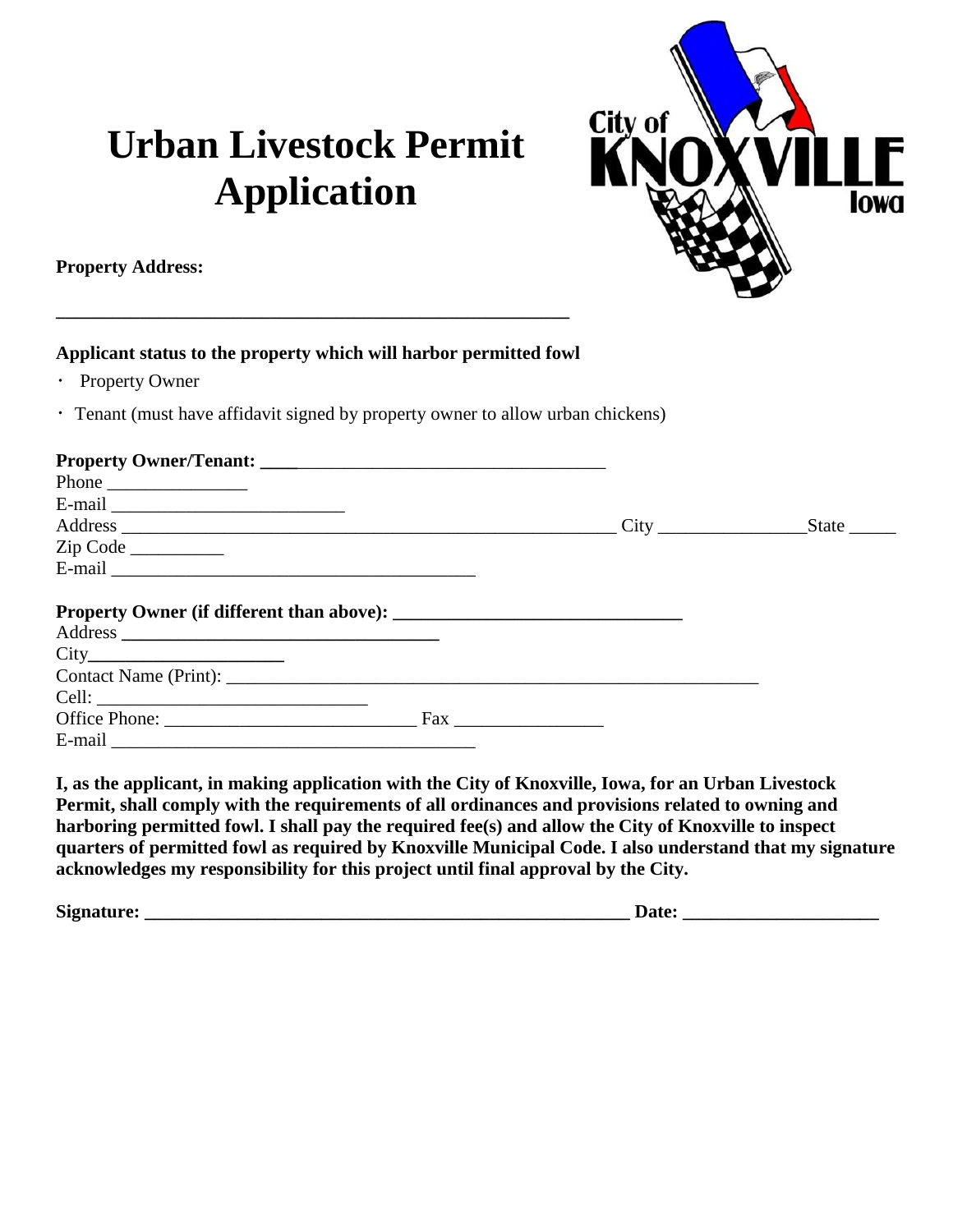## **Site Plan – Required**

**All applicants must show the following –**

**The proposed alteration or addition.**

**Address including street names.**

**Property lines and dimensions.**

**Setbacks: the distance from the property lines to the proposed alterations or additional structures.**

**North directional arrow.**

**Address:** .